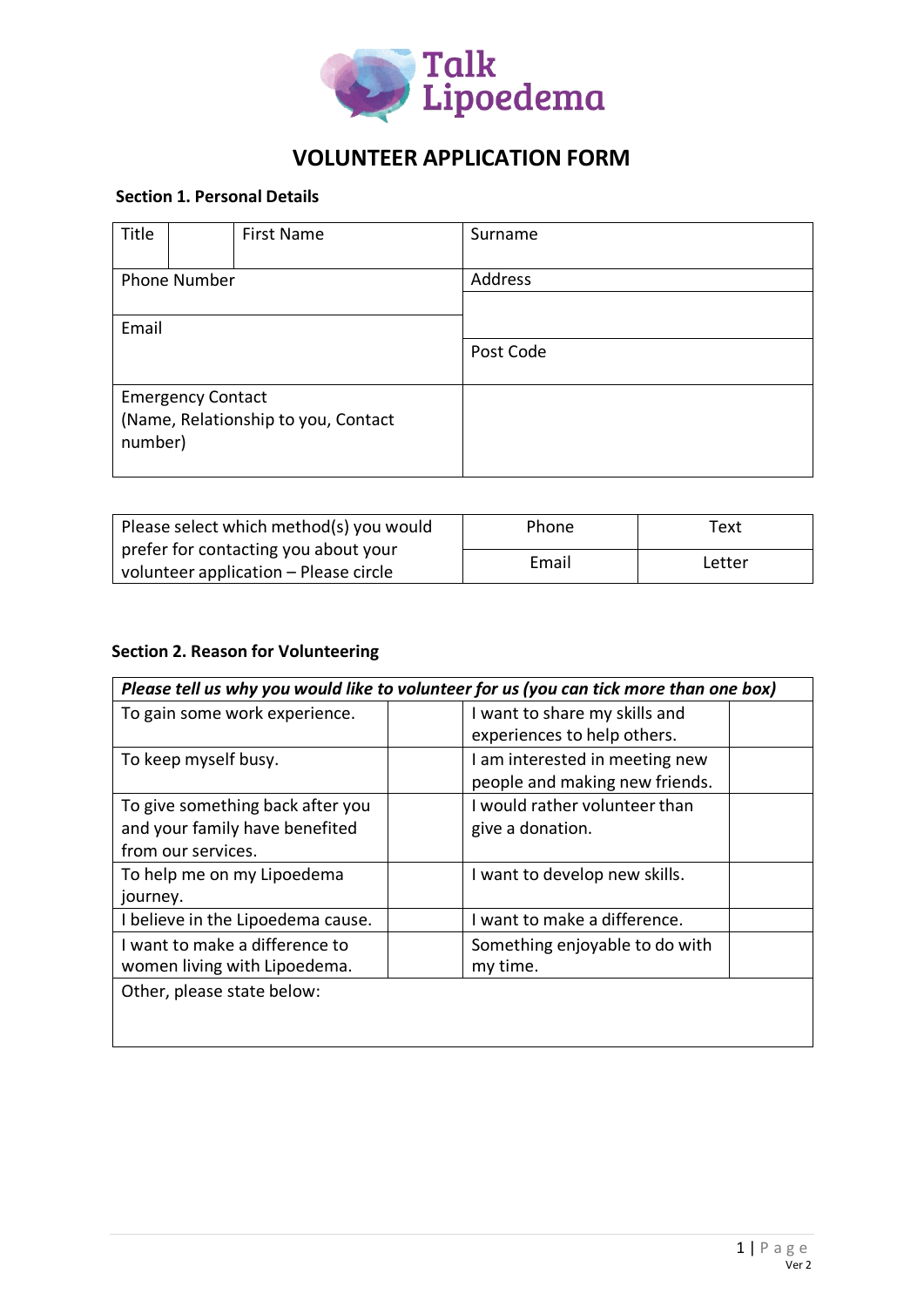

| Please tell us which roles you are interested in (you can tick more<br>than one box)   | <b>YES</b> | <b>NO</b> |
|----------------------------------------------------------------------------------------|------------|-----------|
| Fund raising events organising.                                                        |            |           |
| Conference/ Event organising.                                                          |            |           |
| Public Speaking at Educational/Awareness Events.                                       |            |           |
| Taking part in Research.                                                               |            |           |
| Taking part in Media interviews.                                                       |            |           |
| Becoming a representative for the charity for a specific region/<br>country in the UK. |            |           |
| Administration -Answering emails, fulfilling online shop orders, leaflet<br>requests.  |            |           |
| Copy writing, blogging, creating information sheets, copy for website,<br>newsletters. |            |           |
| Website Maintenance and SEO.                                                           |            |           |
| Social Media Marketing on our channels. (Twitter, Instagram,                           |            |           |
| Facebook, You tube).                                                                   |            |           |
| Photography / Graphic Design.                                                          |            |           |
| Acting as Admin and Moderator on our Facebook Support Pages                            |            |           |

### **Section 3. Work/ Volunteer Experience**

| Describe your relevant Volunteer / Work Experience:                               |  |  |
|-----------------------------------------------------------------------------------|--|--|
|                                                                                   |  |  |
|                                                                                   |  |  |
|                                                                                   |  |  |
|                                                                                   |  |  |
|                                                                                   |  |  |
|                                                                                   |  |  |
|                                                                                   |  |  |
| List the skills/qualities that you will bring to the roles you are interested in: |  |  |
|                                                                                   |  |  |
|                                                                                   |  |  |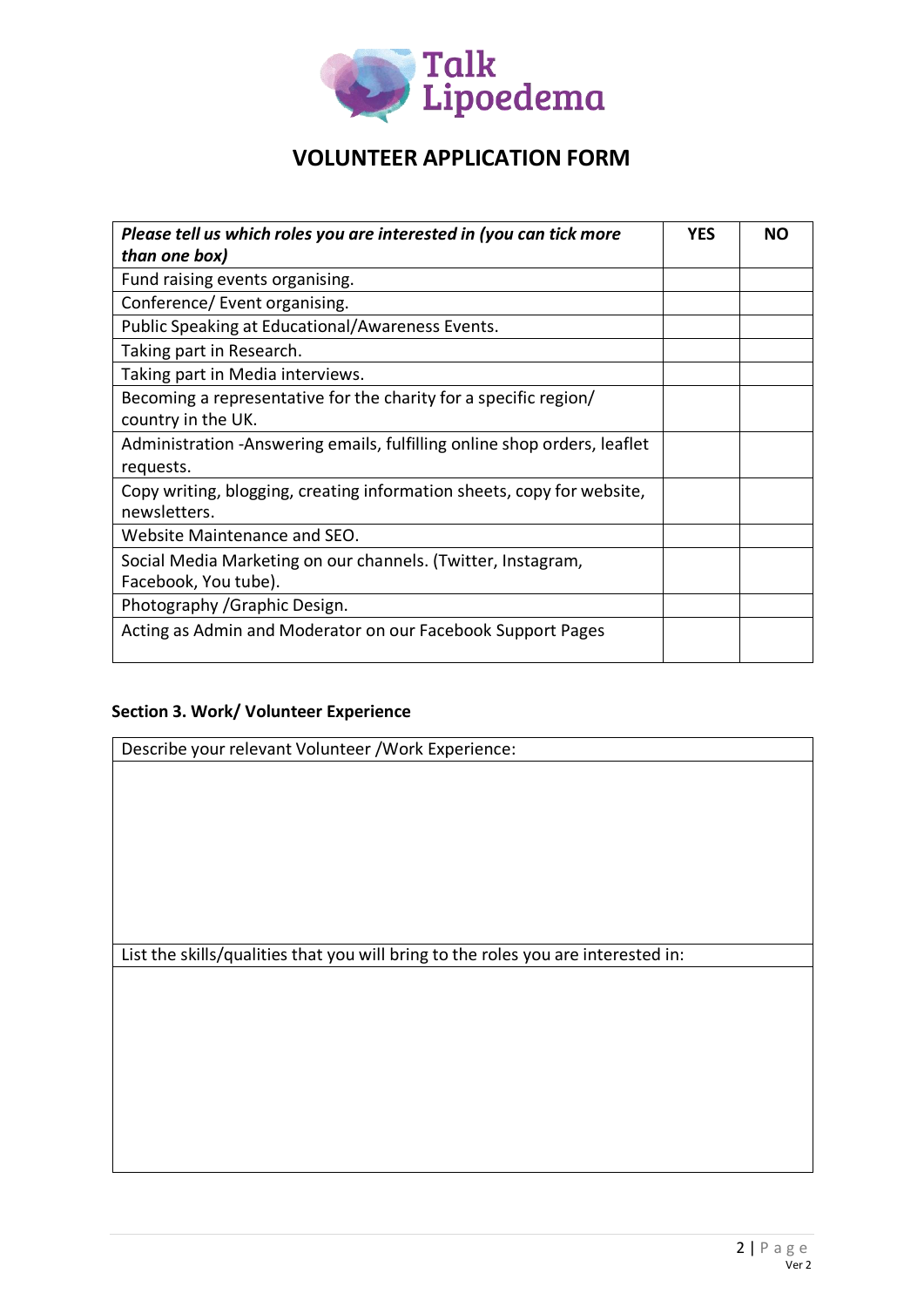

What attracts you to volunteering for Talk Lipoedema?

### **Section 4. Availability**

Please tick the days and times that you are available to volunteer. This is to provide an indication, don't worry if you are not available at these times every week.

| <b>Availability</b>                                                                              | Mon | <b>Tues</b> | Wed | <b>Thurs</b> | Frid | Sat | Sun |
|--------------------------------------------------------------------------------------------------|-----|-------------|-----|--------------|------|-----|-----|
| <b>Morning</b>                                                                                   |     |             |     |              |      |     |     |
| <b>Afternoon</b>                                                                                 |     |             |     |              |      |     |     |
| <b>Evening</b>                                                                                   |     |             |     |              |      |     |     |
| Comments                                                                                         |     |             |     |              |      |     |     |
|                                                                                                  |     |             |     |              |      |     |     |
|                                                                                                  |     |             |     |              |      |     |     |
|                                                                                                  |     |             |     |              |      |     |     |
| Are you able to give a commitment of at least 12 months (Please                                  |     |             |     |              |      | Yes | No  |
| circle)                                                                                          |     |             |     |              |      |     |     |
| If answer to the above is no please provide details of limits to your availability (e.g., if you |     |             |     |              |      |     |     |
| are only able to volunteer in term time, educational holidays etc)                               |     |             |     |              |      |     |     |
|                                                                                                  |     |             |     |              |      |     |     |
|                                                                                                  |     |             |     |              |      |     |     |
|                                                                                                  |     |             |     |              |      |     |     |
|                                                                                                  |     |             |     |              |      |     |     |
|                                                                                                  |     |             |     |              |      |     |     |
|                                                                                                  |     |             |     |              |      |     |     |
|                                                                                                  |     |             |     |              |      |     |     |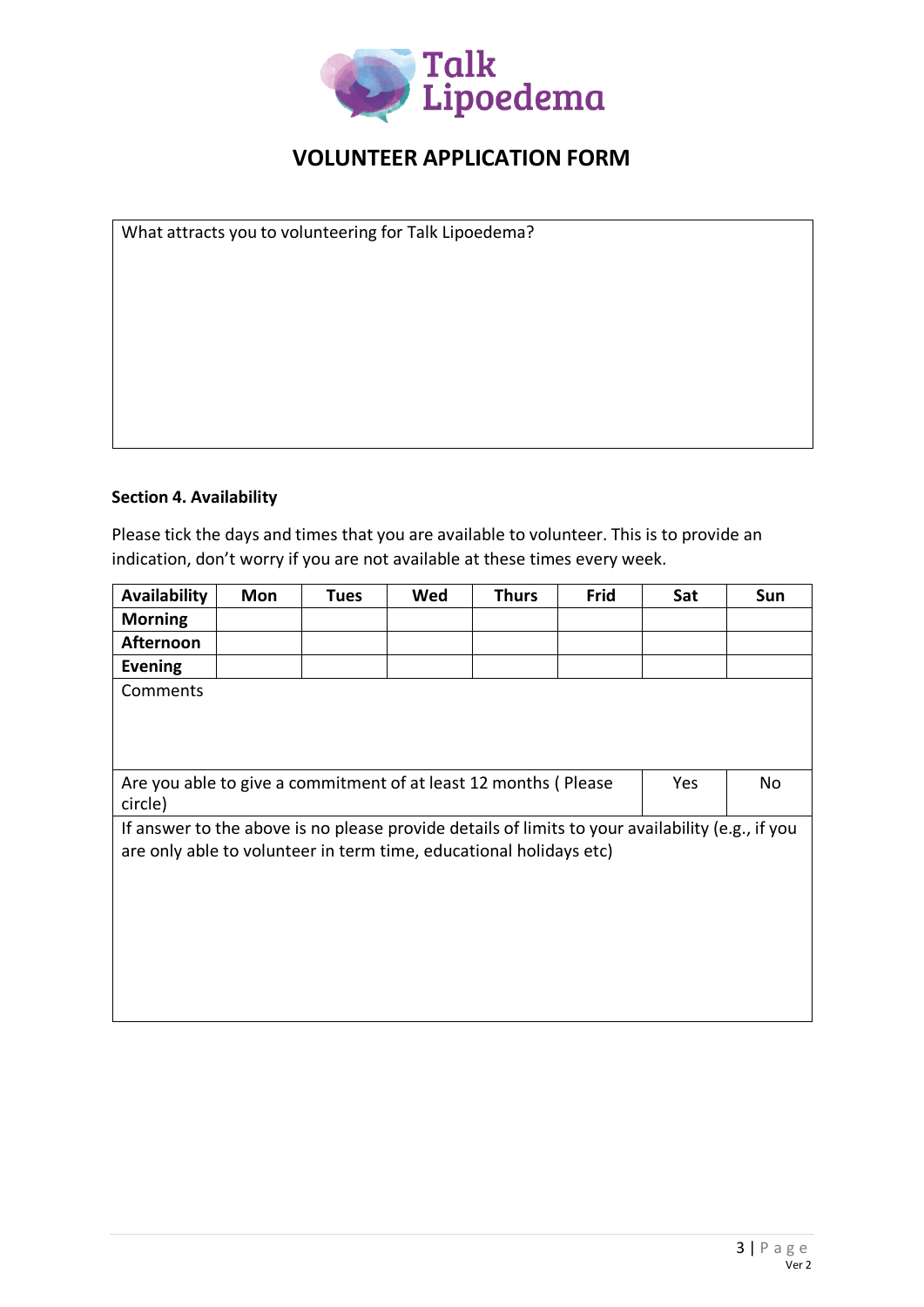

#### **Section 5. References, Confirmation Statements**

Please provide us with the details of two people whom we may contact as referees, to comment on your suitability for volunteering. These can be friends or colleagues but not family members and must have known you for 6 months or more.

|                                              | Referee 1 | Referee 2 |
|----------------------------------------------|-----------|-----------|
| Name                                         |           |           |
| Address                                      |           |           |
| Email                                        |           |           |
| Telephone                                    |           |           |
| What is your relationship to<br>this person? |           |           |
| How long have you known<br>this person?      |           |           |

### **Rehabilitation of Offenders Act 1974**

#### Do you have any unspent convictions?

(Please circle) No Yes If yes please specify If you would like to talk about this before applying, please contact our Board member Nicola Meikle at [nicolameikle@talklipoedema.org.](mailto:nicolameikle@talklipoedema.org) Please note that a conviction will not necessarily exclude you from volunteering with Talk Lipoedema SCO